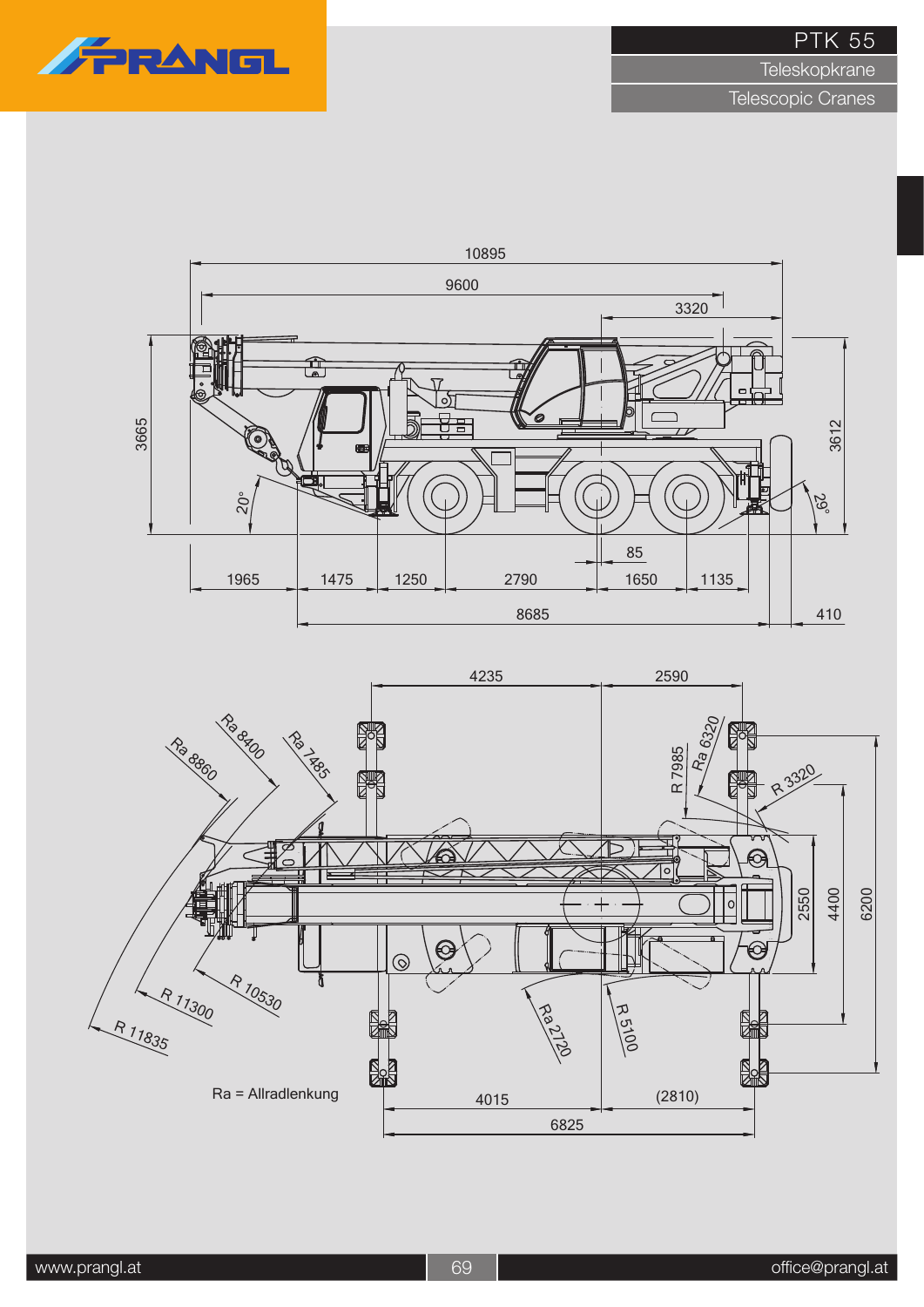**Teleskopkrane** 

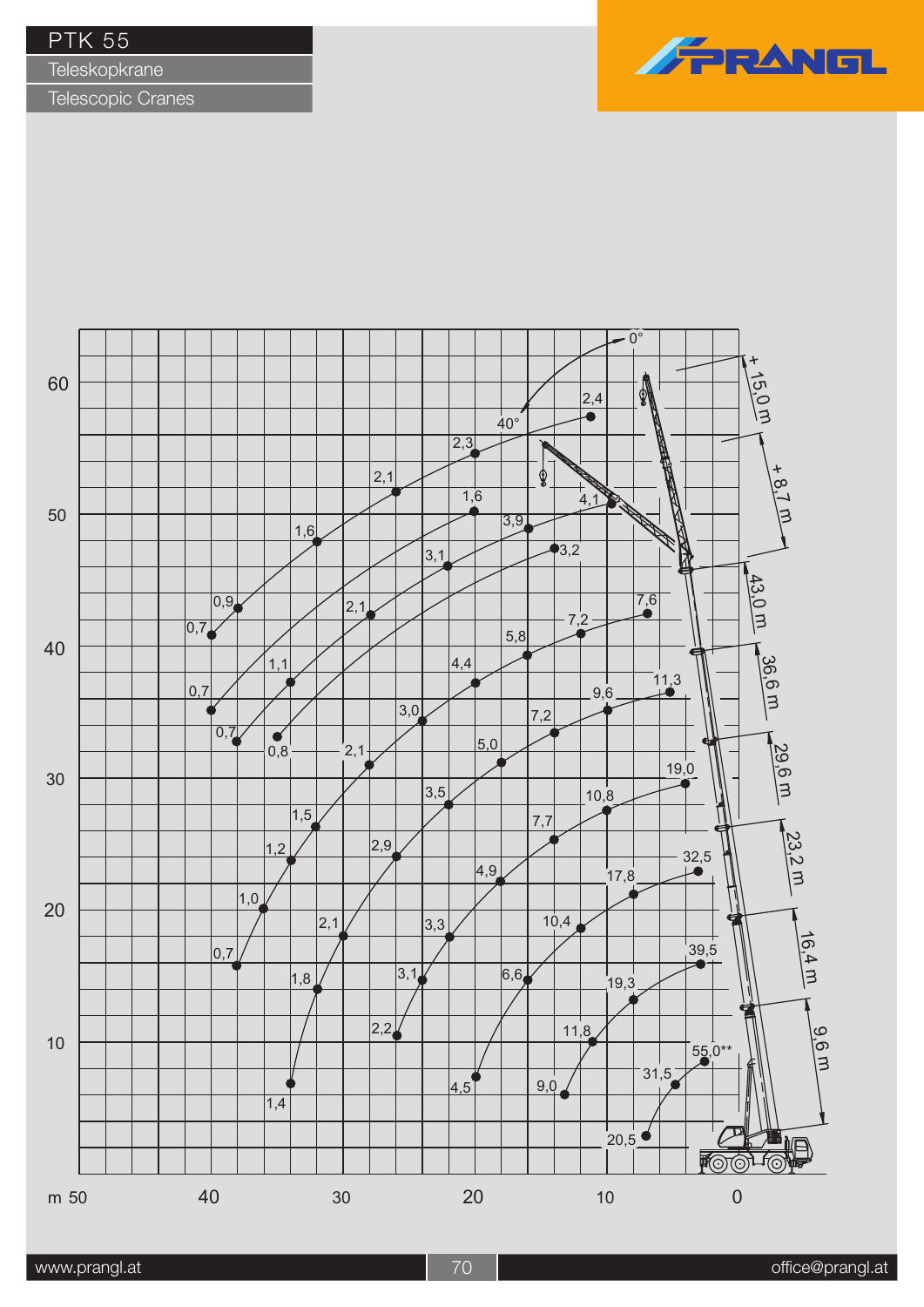

**Teleskopkrane** 

Telescopic Cranes

|                |         |      |      | 崖     |      | [m         |                | <b>、</b>       |      |                | <b>DIN</b> |                |
|----------------|---------|------|------|-------|------|------------|----------------|----------------|------|----------------|------------|----------------|
|                | 9,6-43m |      |      | 11,6t |      | 6,8x6,2m   |                | $360^\circ$    |      |                | 75%        |                |
|                |         |      |      |       |      |            |                |                |      |                |            |                |
| m              | 9,6     | 13   | 16,4 | 19,8  | 23,2 | 26,8       | 29,6           | 34             | 36,6 | 39,7           | 43         | m              |
| 2,5            | $55***$ |      |      |       |      |            |                |                |      |                |            | 2,5            |
| 3              | $50*$   | 42,5 | 39,5 | 38    | 32,5 | 23,5       |                |                |      |                |            | $\mathcal{S}$  |
| $\overline{4}$ | 37      | 36   | 34,5 | 33    | 29,5 | 21,5       | 19             |                |      |                |            | $\overline{4}$ |
| 5              | 31,5    | 31   | 30   | 28,5  | 26   | 19,4       | 17,5           | 14,4           | 11,3 |                |            | 5              |
| 6              | 26,5    | 26,5 | 26   | 25,5  | 23,5 | 17,9       | 16,1           | 14,2           | 11,3 | $\Theta$       |            | 6              |
| $\overline{7}$ | 20,5    | 22,5 | 22   | 22    | 21   | 16,3       | 14,7           | 13,2           | 11,3 | $\Theta$       | 7,6        | $\overline{7}$ |
| 8              |         | 19,2 | 19,3 | 18,1  | 17,8 | 15,2       | 13,3           | 12,2           | 10,9 | $\Theta$       | 7,6        | 8              |
| $\mathcal{G}$  |         | 15,8 | 15,9 | 15,7  | 15,2 | 14,1       | 11,9           | 11,3           | 10,3 | 9              | 7,6        | $\Theta$       |
| 10             |         | 13,5 | 13,8 | 13,8  | 13,2 | 13         | 10,8           | 10,3           | 9,6  | 8,6            | 7,6        | 10             |
| 11             |         |      | 11,8 | 11,8  | 11,5 | 11,6       | 9,7            | 9,3            | 8,9  | 8,1            | 7,5        | 11             |
| 12             |         |      | 10,2 | 10,2  | 10,4 | 10,3       | 9,1            | 8,6            | 8,4  | 7,7            | 7,2        | 12             |
| 13             |         |      | 9    | 8,9   | 9,3  | $\hbox{9}$ | 8,4            | 8              | 7,8  | 7,3            | 6,8        | 13             |
| 14             |         |      |      | 8,1   | 8,3  | 8          | 7,7            | 7,4            | 7,2  | 6,9            | 6,5        | 14             |
| 15             |         |      |      | 7,5   | 7,4  | 7,1        | 6,8            | 6,8            | 6,6  | 6,5            | 6,2        | 15             |
| 16             |         |      |      | 6,8   | 6,6  | 6,4        | 6,1            | 6,1            | 6,1  | 6,1            | 5,8        | 16             |
| 18             |         |      |      |       | 5,4  | 5,2        | 4,9            | 4,9            | 5    | 5,1            | 5,2        | 18             |
| 20             |         |      |      |       | 4,5  | 4,2        | $\overline{4}$ | $\overline{4}$ | 4,1  | 4,2            | 4,4        | 20             |
| 22             |         |      |      |       |      | 3,5        | 3,3            | 3,2            | 3,5  | 3,8            | 3,6        | 22             |
| 24             |         |      |      |       |      | 2,3        | 3,1            | 2,6            | 3,2  | 3,3            | 3          | 24             |
| 26             |         |      |      |       |      |            | 2,2            | 2,2            | 2,9  | 2,8            | 2,5        | 26             |
| 28             |         |      |      |       |      |            |                | 1,7            | 2,4  | 2,3            | 2,1        | 28             |
| 30             |         |      |      |       |      |            |                | 1,4            | 2,1  | $\overline{2}$ | 1,8        | 30             |
| 32             |         |      |      |       |      |            |                |                | 1,8  | 1,7            | 1,5        | 32             |
| 34             |         |      |      |       |      |            |                |                |      | 1,4            | 1,2        | 34             |
| 36             |         |      |      |       |      |            |                |                |      | 0,8            | 1          | 36             |
| 38             |         |      |      |       |      |            |                |                |      |                | 0,7        | 38             |

\*\* nach hinten mit Zusatzeinrichtung / over rear with additional equipment

\* nach hinten / over rear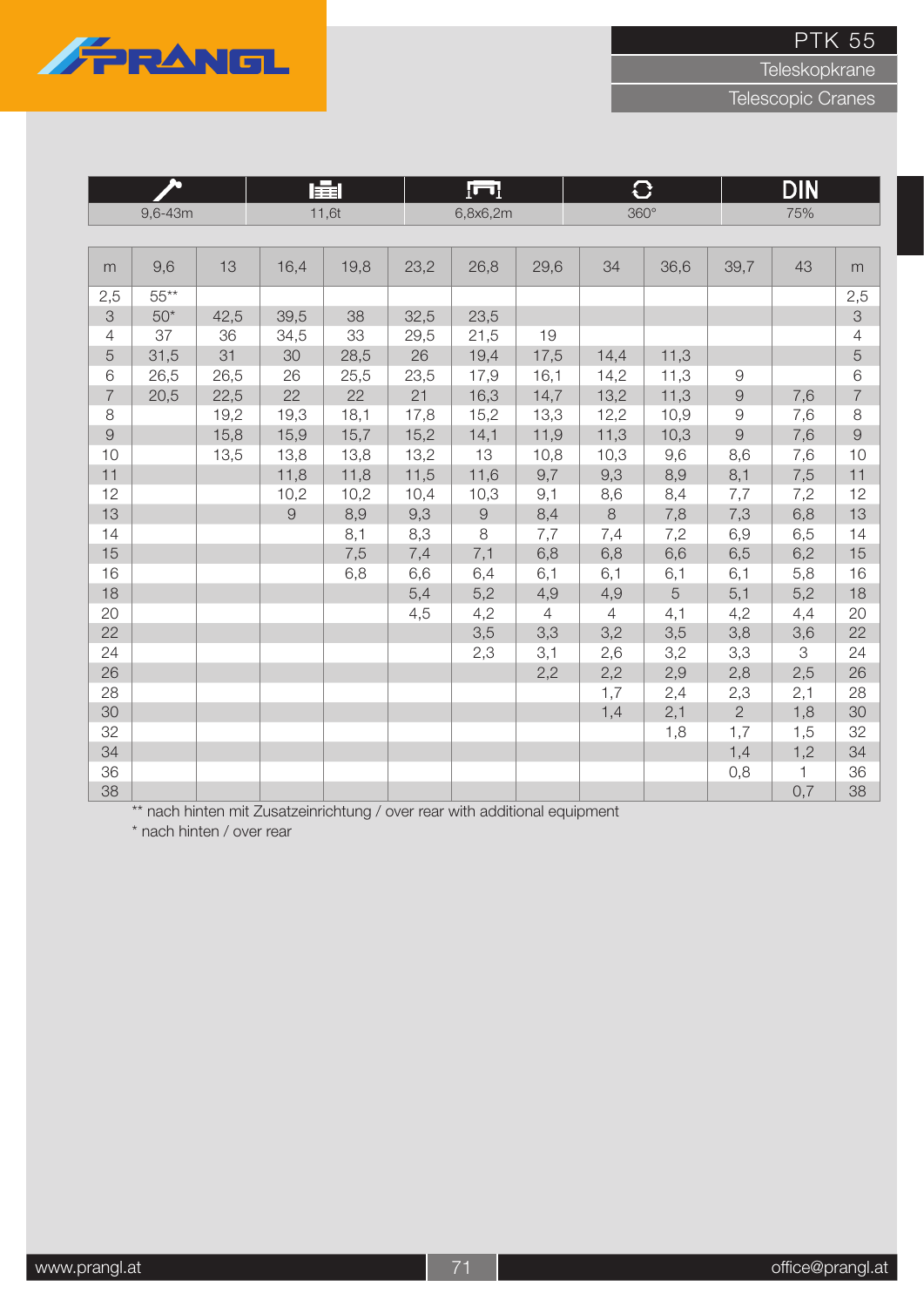Teleskopkrane

Telescopic Cranes



|                |             |      |      | ≡∎   |      | ĮП       |      |                | O     |                     | DIN |                           |
|----------------|-------------|------|------|------|------|----------|------|----------------|-------|---------------------|-----|---------------------------|
|                | $9,6 - 43m$ |      |      | 6,6t |      | 6,8x6,2m |      | $360^\circ$    |       |                     | 75% |                           |
|                |             |      |      |      |      |          |      |                |       |                     |     |                           |
| m              | 9,6         | 13   | 16,4 | 19,8 | 23,2 | 26,8     | 29,6 | 34             | 36,6  | 39,7                | 43  | m                         |
| 2,5            | $55***$     |      |      |      |      |          |      |                |       |                     |     | 2,5                       |
| $\mbox{3}$     | $50*$       | 42,5 | 39,5 | 38   | 32,5 | 23,5     |      |                |       |                     |     | $\ensuremath{\mathsf{3}}$ |
| $\overline{4}$ | 37          | 36   | 34,5 | 33   | 29,5 | 21,5     | 19   |                |       |                     |     | $\overline{4}$            |
| 5              | 30          | 30,5 | 29,5 | 28   | 26   | 19,4     | 17,5 | 14,4           | 11,3  |                     |     | 5                         |
| 6              | 24,5        | 24,5 | 23,5 | 21,5 | 20,5 | 17,9     | 16,1 | 14,2           | 11,3  | $\mathcal{G}% _{0}$ |     | 6                         |
| $\overline{7}$ | 19,2        | 19,7 | 18,5 | 18,1 | 16,8 | 16,3     | 14,7 | 13,2           | 11,3  | $\Theta$            | 7,6 | $\overline{7}$            |
| 8              |             | 15,7 | 15,9 | 15   | 14,1 | 13,8     | 12,8 | 12,2           | 10,9  | $\Theta$            | 7,6 | $\,8\,$                   |
| $\overline{9}$ |             | 12,7 | 13   | 12,7 | 12,7 | 11,8     | 11   | 10,5           | 10,3  | $\mathcal{G}$       | 7,6 | $\mathcal{G}$             |
| 10             |             | 10,5 | 10,8 | 10,8 | 11   | 10,2     | 9,5  | 9,1            | 8,9   | 8,6                 | 7,6 | 10                        |
| 11             |             |      | 9,2  | 9,7  | 9,6  | 8,9      | 8,2  | 7,9            | 7,7   | 7,7                 | 7,5 | 11                        |
| 12             |             |      | 7,9  | 8,4  | 8,3  | 7,8      | 7,2  | 6,9            | 6,9   | 7,1                 | 6,9 | 12                        |
| 13             |             |      | 7,2  | 7,3  | 7,2  | 6,9      | 6,3  | 6,1            | 6,4   | 6,6                 | 6,1 | 13                        |
| 14             |             |      |      | 6,4  | 6,3  | $6\,$    | 5,6  | 5,4            | $6\,$ | 5,9                 | 5,4 | 14                        |
| 15             |             |      |      | 5,7  | 5,5  | 5,3      | 5,2  | 4,8            | 5,5   | 5,3                 | 4,9 | 15                        |
| 16             |             |      |      | 5    | 4,9  | 4,6      | 4,8  | 4,2            | 5,1   | 4,8                 | 4,4 | 16                        |
| 18             |             |      |      |      | 3,9  | 3,6      | 4,1  | 3,4            | 4,1   | $\overline{4}$      | 3,6 | 18                        |
| 20             |             |      |      |      | 3,1  | 2,9      | 3,6  | 2,6            | 3,4   | 3,3                 | 2,9 | 20                        |
| 22             |             |      |      |      |      | 2,3      | 3    | $\overline{2}$ | 2,7   | 2,6                 | 2,4 | 22                        |
| 24             |             |      |      |      |      | 1,2      | 2,5  | 1,5            | 2,3   | 2,2                 | 1,9 | 24                        |
| 26             |             |      |      |      |      |          | 1,1  | 1,1            | 1,8   | 1,7                 | 1,5 | 26                        |
| 28             |             |      |      |      |      |          |      | 0,8            | 1,5   | 1,4                 | 1,2 | 28                        |
| 30             |             |      |      |      |      |          |      |                | 1,2   | 1,1                 | 0,9 | 30                        |
| 32             |             |      |      |      |      |          |      |                | 1     | 0,9                 | 0,6 | 32                        |
| 34             |             |      |      |      |      |          |      |                |       | 0,7                 |     | 34                        |

\*\* nach hinten mit Zusatzeinrichtung / over rear with additional equipment

\* nach hinten / over rear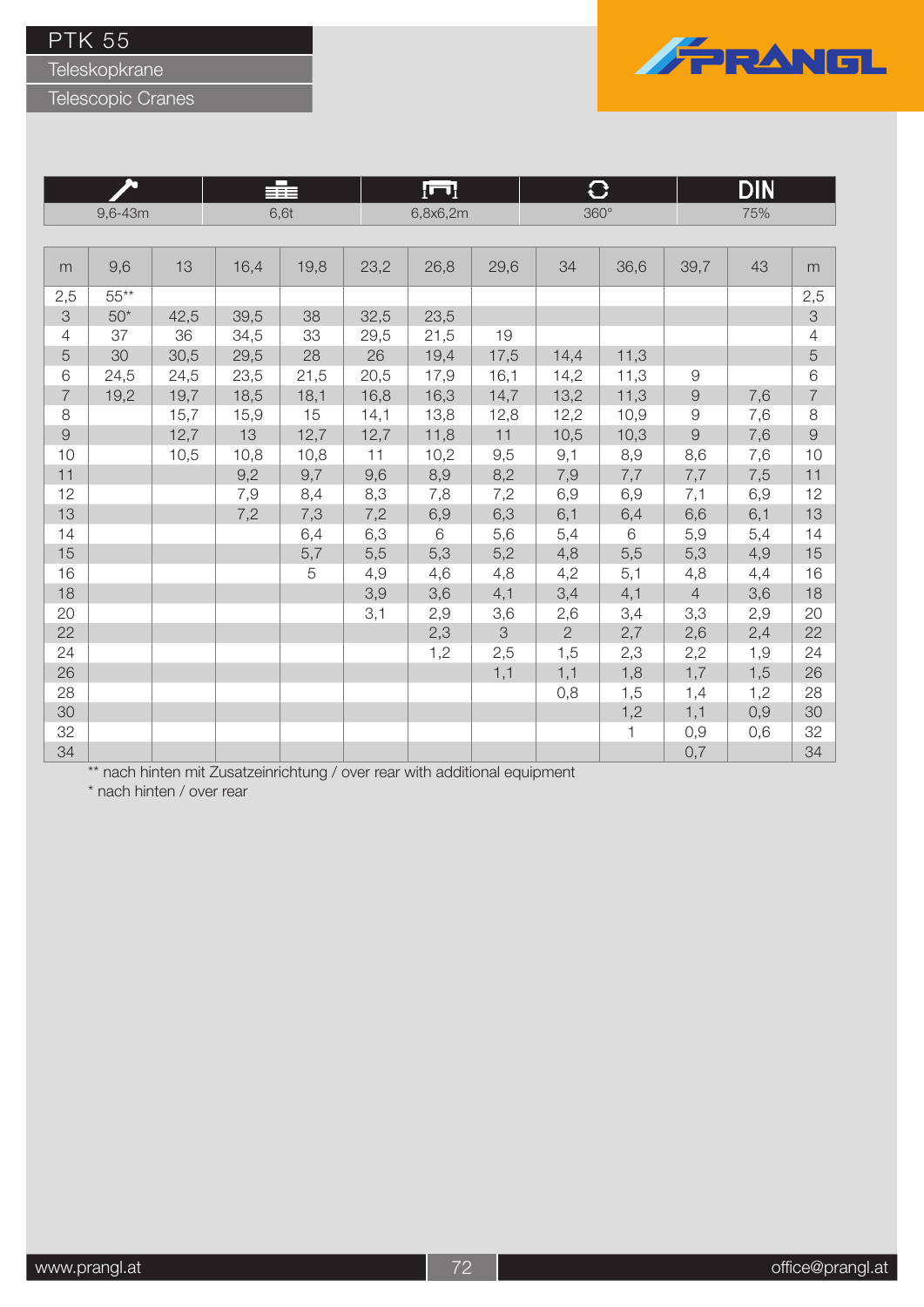

**Teleskopkrane** 

Telescopic Cranes

|    |                |                | FFF          |                | 国                  |             | łш         |              | $\bf C$       | <b>DIN</b>         |          |
|----|----------------|----------------|--------------|----------------|--------------------|-------------|------------|--------------|---------------|--------------------|----------|
|    | 39,7-43m       |                | 8,7m         |                | 11,6t              | 6,8x6,2m    |            | $360^\circ$  |               | 75%                |          |
|    |                |                |              |                |                    |             |            |              |               |                    |          |
| m  |                |                | 39,7         |                |                    |             |            | 43           |               |                    | m        |
|    | $0^{\circ}$    | $20^{\circ}$   | $40^{\circ}$ | $*0-20^\circ$  | $*20 - 40^{\circ}$ | $0^{\circ}$ | $20^\circ$ | $40^{\circ}$ | $*0-20^\circ$ | $*20 - 40^{\circ}$ |          |
| 9  | 4,8            |                |              |                |                    |             |            |              |               |                    | $\Theta$ |
| 10 | 4,8            |                |              |                |                    | 4,1         |            |              |               |                    | 10       |
| 11 | 4,8            |                |              |                |                    | 4,1         |            |              |               |                    | 11       |
| 12 | 4,8            | 4,2            |              | 2,5            |                    | 4,1         |            |              |               |                    | 12       |
| 13 | 4,7            | 4,1            |              | 2,5            |                    | 4,1         | 3,8        |              | 2,5           |                    | 13       |
| 14 | 4,7            | $\overline{4}$ | 3,3          | 2,4            | 1,9                | 4,1         | 3,8        |              | 2,4           |                    | 14       |
| 15 | 4,6            | 3,9            | 3,3          | 2,3            | 1,9                | 4,1         | 3,8        | 3,2          | 2,4           | 1,9                | 15       |
| 16 | 4,5            | 3,8            | 3,2          | 2,2            | 1,8                | 3,9         | 3,7        | 3,2          | 2,3           | 1,9                | 16       |
| 18 | 4,1            | 3,7            | 3,2          | 2,1            | 1,8                | 3,6         | 3,4        | 3,1          | 2,2           | 1,8                | 18       |
| 20 | 3,8            | 3,5            | 3,1          | $\overline{2}$ | 1,7                | 3,3         | 3,2        | 3,1          | 2,1           | 1,8                | 20       |
| 22 | 3,4            | 3,3            | 3            | 1,9            | 1,7                | 3,1         | 3          | 2,9          | $\mathbf{2}$  | 1,7                | 22       |
| 24 | 2,9            | 2,9            | 3            | 1,8            | 1,7                | 2,9         | 2,8        | 2,7          | 1,9           | 1,7                | 24       |
| 26 | 2,6            | 2,5            | 2,6          | 1,8            | 1,6                | 2,5         | 2,5        | 2,6          | 1,8           | 1,7                | 26       |
| 28 | 2,3            | 2,3            | 2,3          | 1,7            | 1,6                | 2,1         | 2,1        | 2,3          | 1,8           | 1,6                | 28       |
| 30 | $\overline{2}$ | $\overline{2}$ | 2,1          | 1,6            | 1,6                | 1,7         | 1,7        | 1,9          | 1,7           | 1,6                | 30       |
| 32 | 1,6            | 1,6            | 1,8          | 1,6            | 1,6                | 1,4         | 1,4        | 1,5          | 1,4           | 1,5                | 32       |
| 34 | 1,4            | 1,4            | 1,5          | 1,4            | 1,5                | 1,1         | 1,1        | 1,3          | 1,1           | 1,3                | 34       |
| 36 | 1,1            | 1,1            | 1,2          | 1,1            | 1,2                | 0,9         | 0,9        | $\mathbf{1}$ | 0,9           | $\mathbf{1}$       | 36       |
| 38 | 0,9            | 0,9            | 1            | 0,9            | 1                  | 0,7         | 0,7        | 0,8          | 0,7           | 0,8                | 38       |
| 40 | 0,7            | 0,7            | 0,8          | 0,7            | 0,8                |             |            |              |               |                    | 40       |
| 42 |                |                | 0,6          |                | 0,6                |             |            |              |               |                    | 42       |

\* unter Teillast wippbar / luffing under load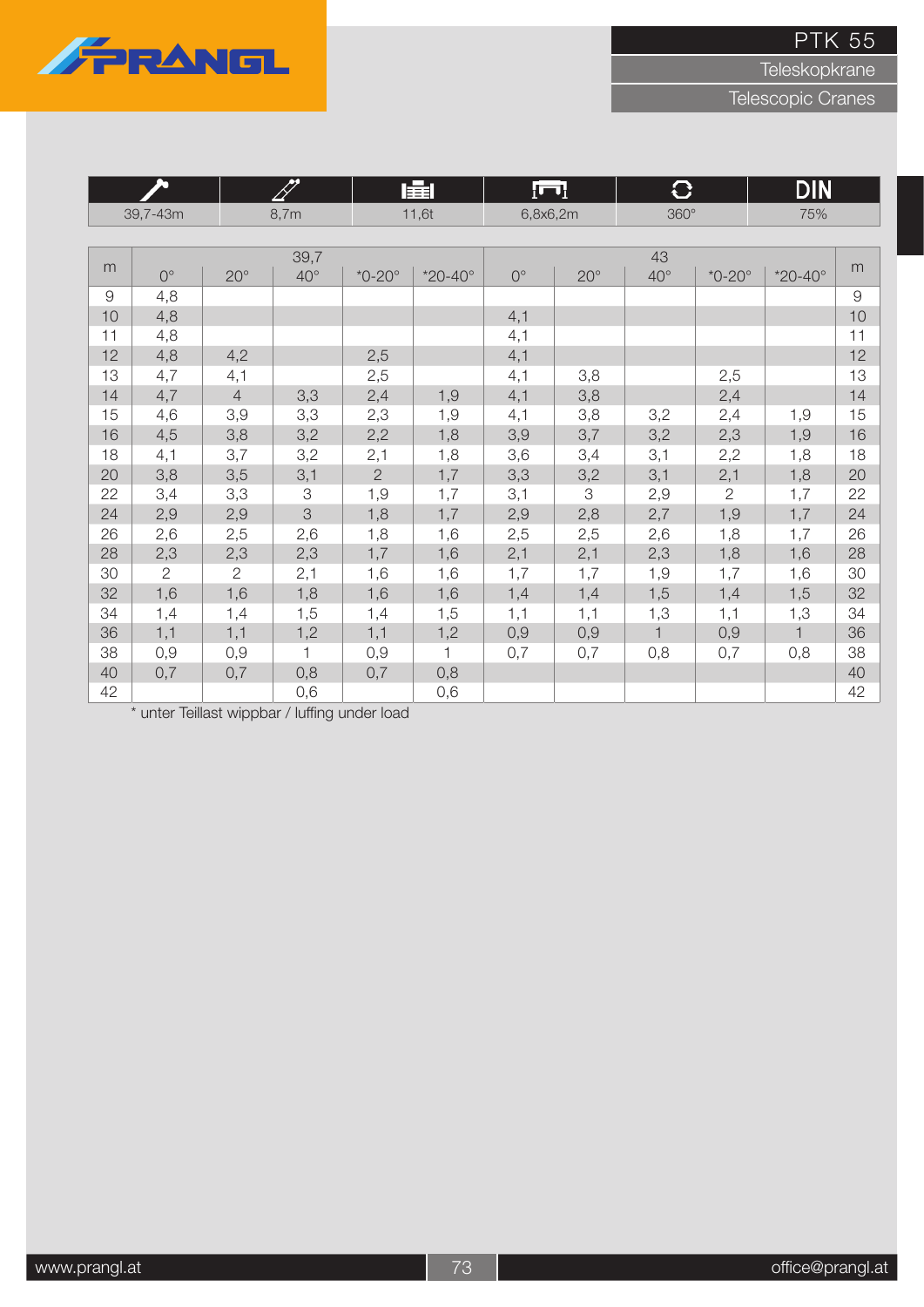Teleskopkrane

### Telescopic Cranes



<u>erren</u>

|                     |                |                |              |               | 賱                  | $\Gamma$       |                | ₩            |               | DIN                |    |
|---------------------|----------------|----------------|--------------|---------------|--------------------|----------------|----------------|--------------|---------------|--------------------|----|
|                     | 39,7-43m       |                | 15m          |               | 11,6t              | 6,8x6,2m       |                | $360^\circ$  |               | 75%                |    |
|                     |                |                |              |               |                    |                |                |              |               |                    |    |
|                     |                |                | 39,7         |               |                    |                |                | 43           |               |                    |    |
| m                   | $0^{\circ}$    | $20^{\circ}$   | $40^{\circ}$ | $*0-20^\circ$ | $*20 - 40^{\circ}$ | $0^{\circ}$    | $20^{\circ}$   | $40^{\circ}$ | $*0-20^\circ$ | $*20 - 40^{\circ}$ | m  |
| $\mathcal{G}% _{0}$ | 2,7            |                |              |               |                    |                |                |              |               |                    | 9  |
| 10                  | 2,7            |                |              |               |                    | 2,4            |                |              |               |                    | 10 |
| 11                  | 2,7            |                |              |               |                    | 2,4            |                |              |               |                    | 11 |
| 12                  | 2,7            |                |              |               |                    | 2,4            |                |              |               |                    | 12 |
| 13                  | 2,7            |                |              |               |                    | 2,4            |                |              |               |                    | 13 |
| 14                  | 2,7            |                |              |               |                    | 2,4            |                |              |               |                    | 14 |
| 15                  | 2,6            | 2,2            |              | 1,3           |                    | 2,4            |                |              |               |                    | 15 |
| 16                  | 2,6            | 2,1            |              | 1,2           |                    | 2,4            | 2,1            |              | 1,3           |                    | 16 |
| 18                  | 2,6            | 2,1            |              | 1,2           |                    | 2,4            | 2,1            |              | 1,2           |                    | 18 |
| 20                  | 2,5            | $\overline{c}$ | 1,6          | 1,1           | 0,9                | 2,3            | $\overline{2}$ | 1,6          | 1,1           | 0,9                | 20 |
| 22                  | 2,3            | 1,9            | 1,6          | 1             | 0,8                | 2,3            | 1,9            | 1,6          | 1,1           | 0,8                | 22 |
| 24                  | 2,2            | 1,8            | 1,6          | $\mathbf{1}$  | 0,8                | 2,2            | 1,8            | 1,6          | $\mathbf{1}$  | 0,8                | 24 |
| 26                  | 2,1            | 1,8            | 1,5          | 0,9           | 0,8                | 2,1            | 1,8            | 1,5          | 0,9           | 0,8                | 26 |
| 28                  | $\overline{2}$ | 1,7            | 1,5          | 0,9           | 0,8                | $\overline{2}$ | 1,7            | 1,5          | 0,9           | 0,8                | 28 |
| 30                  | 1,9            | 1,7            | 1,5          | 0,8           | 0,7                | 1,9            | 1,7            | 1,5          | 0,9           | 0,8                | 30 |
| 32                  | 1,7            | 1,6            | 1,5          | 0,8           | 0,7                | 1,6            | 1,6            | 1,5          | 0,8           | 0,7                | 32 |
| 34                  | 1,6            | 1,5            | 1,5          | 0,8           | 0,7                | 1,3            | 1,3            | 1,5          | 0,8           | 0,7                | 34 |
| 36                  | 1,3            | 1,3            | 1,4          | 0,7           | 0,7                | 1,1            | 1,1            | 1,3          | 0,8           | 0,7                | 36 |
| 38                  | 1,1            | 1,1            | 1,3          | 0,7           | 0,7                | 0,9            | 0,9            | 1,1          | 0,7           | 0,7                | 38 |
| 40                  | 0,9            | 0,9            | 1,1          | 0,7           | 0,7                | 0,7            | 0,7            | 0,9          | 0,7           | 0,7                | 40 |
| 42                  | 0,7            | 0,7            | 0,9          | 0,7           | 0,7                |                |                | 0,7          |               | 0,7                | 42 |
| 44                  | 0,6            | 0,6            | 0,7          | 0,6           | 0,6                |                |                |              |               |                    | 44 |

\* unter Teillast wippbar / luffing under load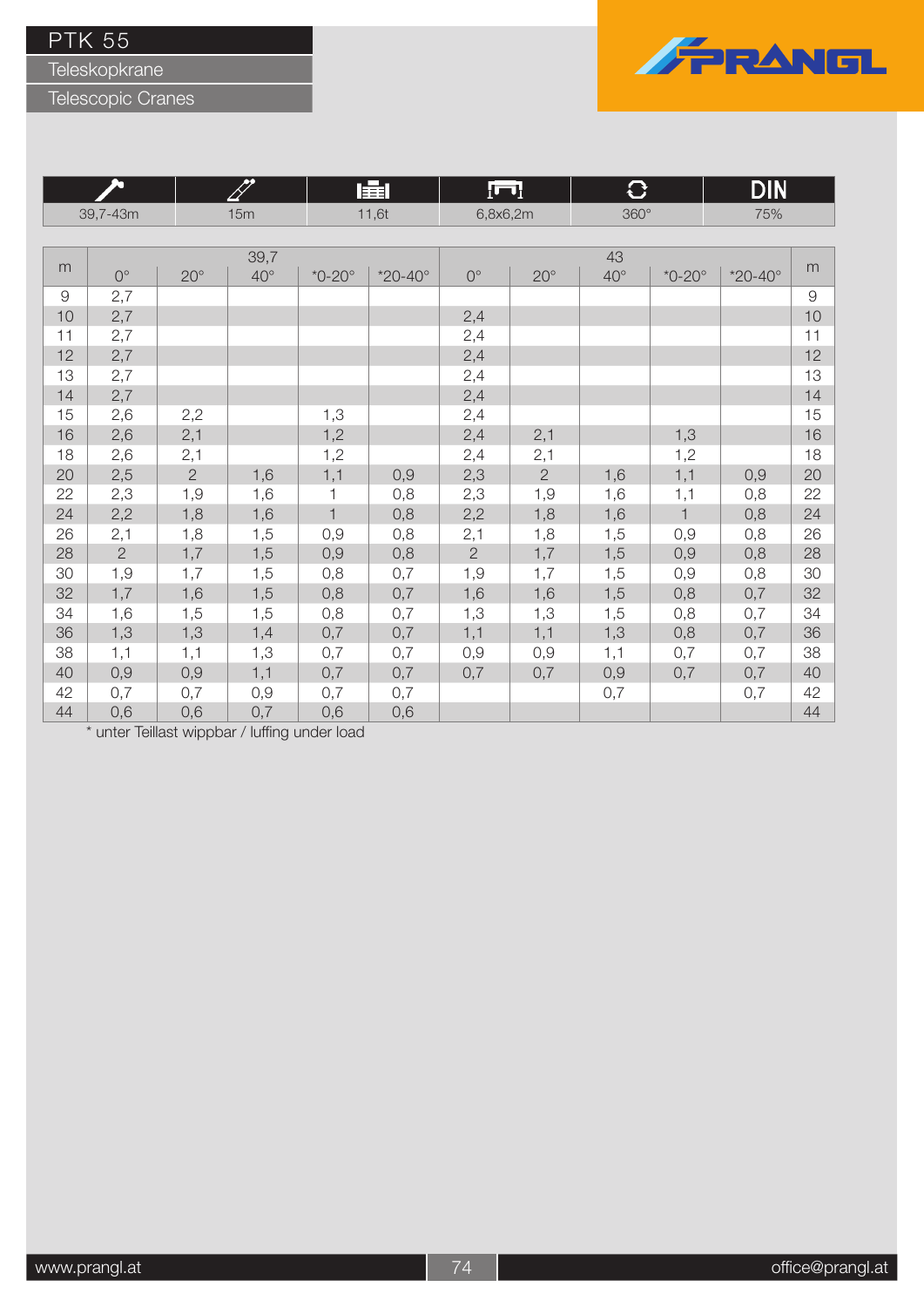



|          | ௯              | 09             | 辈                          | lund        | $\bf C$      | <b>DIN</b>     |               |
|----------|----------------|----------------|----------------------------|-------------|--------------|----------------|---------------|
|          | 39,7-43m       | 8,7m           | 6,6t                       | 6,8x6,2m    | $360^\circ$  | 75%            |               |
|          |                |                |                            |             |              |                |               |
| m        |                | 39,7           |                            |             | 43           |                | m             |
|          | $0^{\circ}$    | $20^{\circ}$   | $40^{\circ}$               | $0^{\circ}$ | $20^{\circ}$ | $40^{\circ}$   |               |
| 8        | $\overline{4}$ |                |                            |             |              |                | $\,8\,$       |
| $\Theta$ | $\overline{4}$ |                |                            |             |              |                | $\mathcal{G}$ |
| 10       | $\overline{4}$ |                |                            | 4,1         |              |                | 10            |
| 11       | $\overline{4}$ |                |                            | 4,1         |              |                | 11            |
| 12       | $\overline{4}$ | $\overline{4}$ |                            | 4,1         |              |                | 12            |
| 13       | $\overline{4}$ | $\overline{4}$ |                            | 4,1         | 3,8          |                | 13            |
| 14       | $\overline{4}$ | 3,9            | 3,3                        | 4,1         | 3,8          |                | 14            |
| 15       | $\overline{4}$ | 3,8            | 3,2                        | 4,1         | 3,8          | 3,2            | 15            |
| 16       | 3,9            | 3,6            | 3,2                        | 3,9         | 3,7          | 3,2            | 16            |
| 18       | 3,5            | 3,3            | 3,1                        | 3,3         | 3,3          | 3,1            | 18            |
| 20       | 3,1            | 3,1            | $\ensuremath{\mathcal{S}}$ | 2,7         | 2,7          | 3              | 20            |
| 22       | 2,5            | 2,5            | 2,8                        | 2,2         | 2,2          | 2,4            | 22            |
| 24       | 2,1            | 2,1            | 2,3                        | 1,7         | 1,7          | $\overline{2}$ | 24            |
| 26       | 1,7            | 1,7            | 1,9                        | 1,4         | 1,4          | 1,6            | 26            |
| 28       | 1,4            | 1,4            | 1,5                        | 1,1         | 1,1          | 1,2            | 28            |
| 30       | 1,1            | 1,1            | 1,2                        | 0,8         | 0,8          | 0,9            | 30            |
| 32       | 0,8            | 0,8            | 0,9                        |             |              | 0,7            | 32            |
| 34       | 0,6            | 0,6            | 0,7                        |             |              |                | 34            |